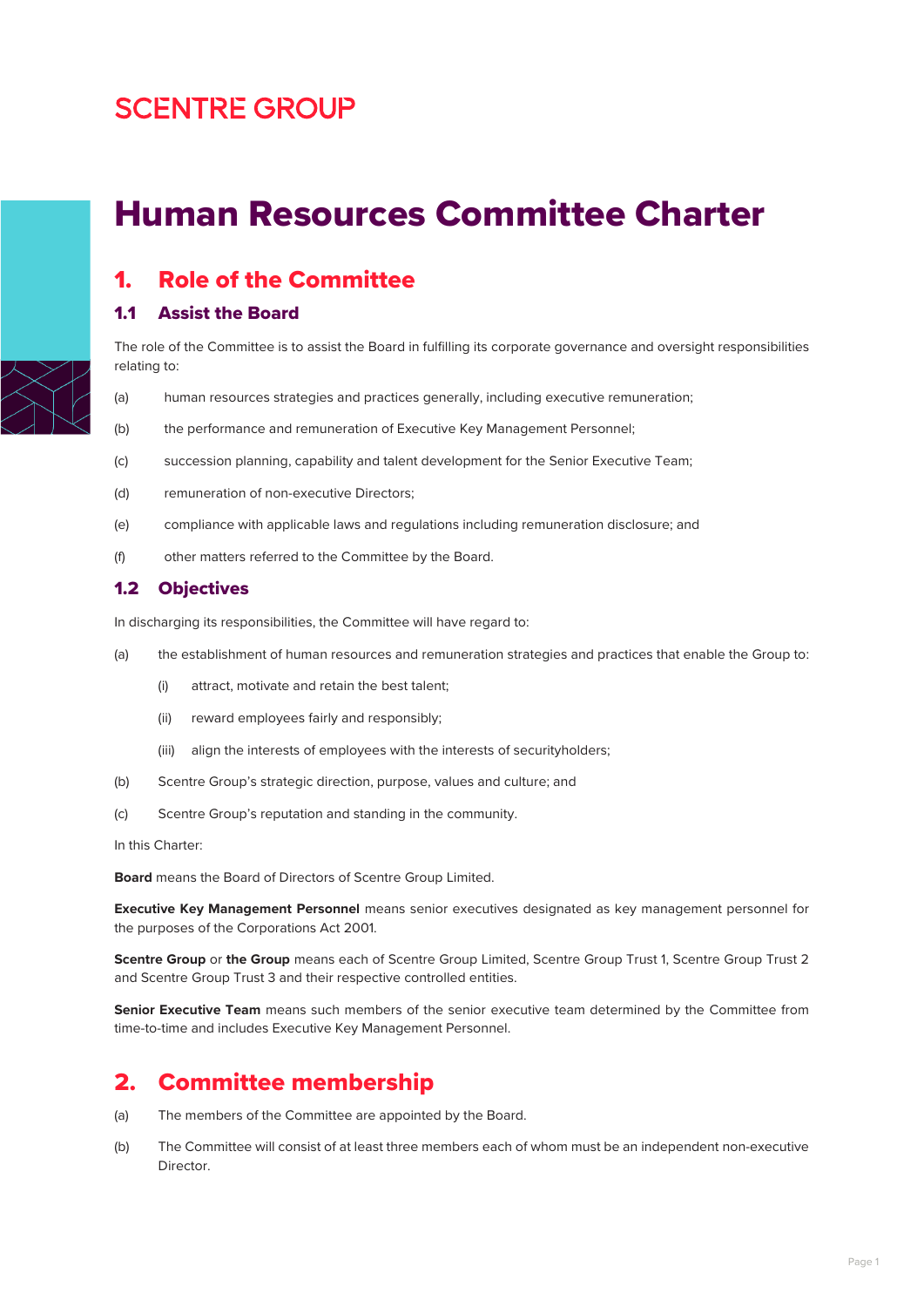- (c) The Chair of the Committee is appointed by the Board. If the Chair is absent from a meeting, the members of the Committee present at the meeting will appoint a Chair.
- (d) All members of the Committee must have an understanding of human resources and remuneration policies and practices.

## 3. Duties and responsibilities

The duties and responsibilities of the Committee include the following are set out below.

#### 3.1. People

The Committee will:

- (a) review and make recommendations to the Board on:
	- (i) the Group's human resources strategies;
	- (ii) the Group's statement of values and codes of conduct;
	- (iii) the identification and appointment of new Executive Key Management Personnel;
	- (iv) the Group's diversity, equity and inclusion policies and practices, and reporting;
- (b) monitor and review any material breaches of the codes of conduct and consequence management actions; and
- (c) oversee (in conjunction with the Audit and Risk Committee if required) any risks associated with the Group's remuneration policies and practices including that conduct contrary to the Group's values and culture is not rewarded.

#### 3.2. Executive remuneration policy

- (a) The Committee will:
	- (i) review and make recommendations to the Board on the Group's remuneration policies and practices generally and specifically the policy for the remuneration of the Executive Key Management Personnel and other members of the Senior Executive Team;
	- (ii) conduct regular reviews (at least every three years) of the Group's remuneration policy, including its effectiveness;
	- (iii) monitor and review the remuneration trends (including major changes in employee benefit structures) within the Group and in the markets in which the Group operates;
	- (iv) review, and make recommendations to the Board, on any remuneration disclosures or reports in the financial statements or annual report for Scentre Group; and
	- (v) review and approve the engagement of remuneration consultants.
- (b) The Committee will consult with the Audit and Risk Committee on financial and non-financial risks or other matters relevant to the determination of remuneration outcomes for the Executive Key Management Personnel or other decisions within the responsibility of the Committee.

### 3.3. Senior Executive Team

The Committee will:

(a) review and make recommendations to the Board on the Chief Executive Officer's remuneration;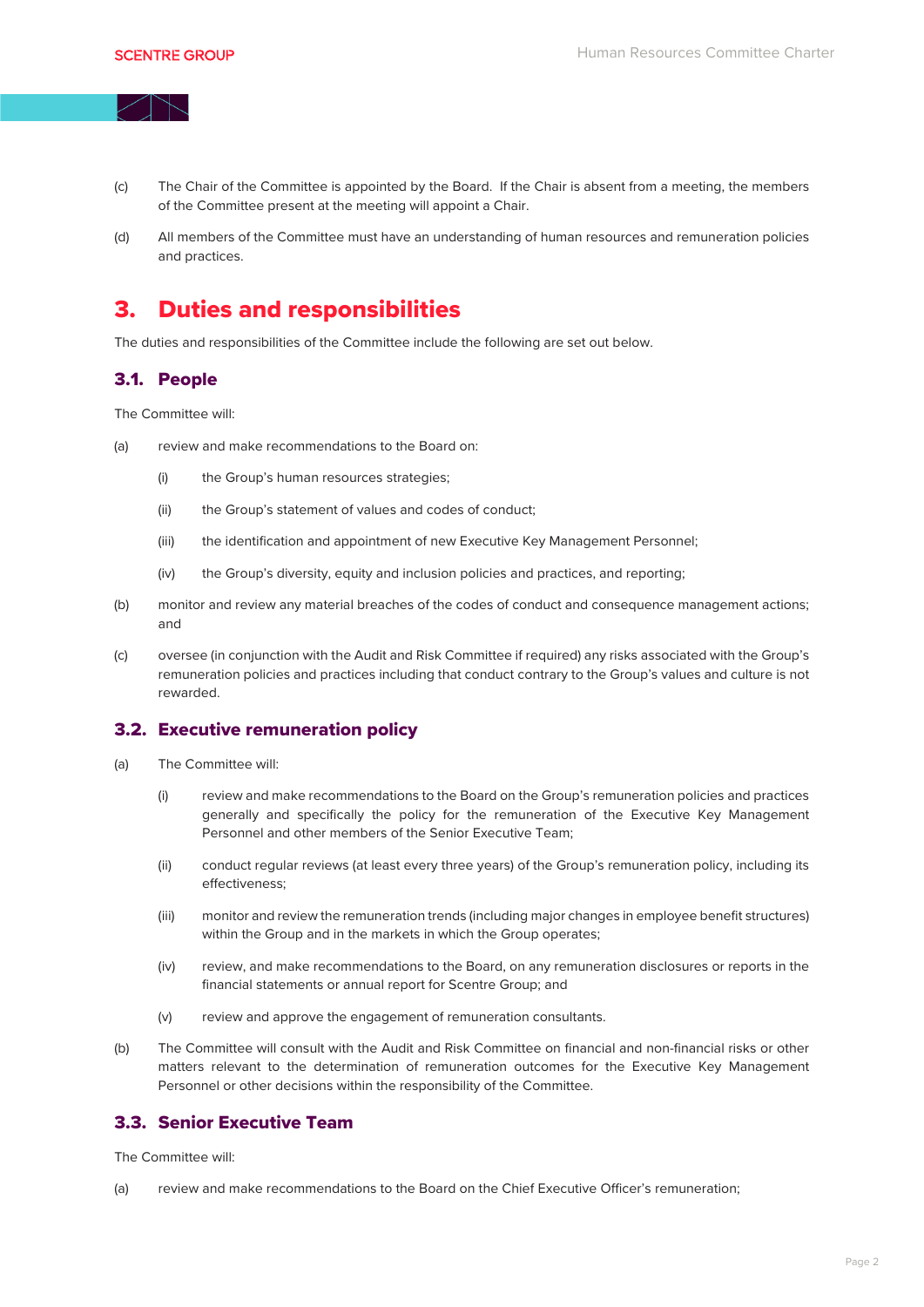(b) review recommendations made by the Chief Executive Officer, and make recommendations to the Board, regarding the remuneration of all other Executive Key Management Personnel;

- (c) review recommendations made by the Chief Executive Officer regarding the remuneration of the members of the Senior Executive Team not being Executive Key Management Personnel;
- (d) review, approve and make recommendations to the Board on the performance measures or targets and the level of performance or achievement against those measures or targets for the Executive Key Management Personnel under the Group's short term at risk remuneration plan;
- (e) review, and report to the Board, on the performance of the Executive Key Management Personnel;
- (f) review, approve and make recommendations to the Board on the performance measures or targets and the level of performance or achievement against those measures or targets under the Group's long term at risk remuneration plan;
- (g) review and, prior to implementation, approve and make recommendations to the Board on changes to the remuneration or contract terms of Executive Key Management Personnel;
- (h) review and, prior to implementation, approve and make recommendations to the Board on termination payments to, and any other arrangements in connection with the cessation of employment of, Executive Key Management Personnel;
- (i) review the capability of, and the development and succession plans for the Senior Executive Team (excluding the Chief Executive Officer);
- (j) review, (in conjunction with the Nomination Committee if required), the capability of, and the development plan and succession plan for the Chief Executive Officer; and
- (k) review superannuation arrangements for Directors, the Senior Executive Team and other employees.

#### 3.4. Equity-linked incentive plans

The Committee will:

- (a) review and recommend to the Board for approval any new equity-linked plan or material change to the terms of an existing equity-linked plan;
- (b) review and approve any other change to the terms of an existing equity-linked plan; and
- (c) review the total proposed annual awards under each plan and approve the proposed awards for the Executive Key Management Personnel; and
- (d) approve the proposed exercise of any discretion under a plan in relation to Executive Key Management Personnel and make such determinations as are required to be made under the rules of each plan.

#### 3.5. Non-executive Directors

The Committee will review and make recommendations to the Board on the remuneration of the non-executive Directors and the chairs and members of the Board committees including any proposed change to the fee cap.

#### 3.6. Other matters

The Committee may undertake any special projects or investigations which the Committee considers necessary, or as may be requested by the Board.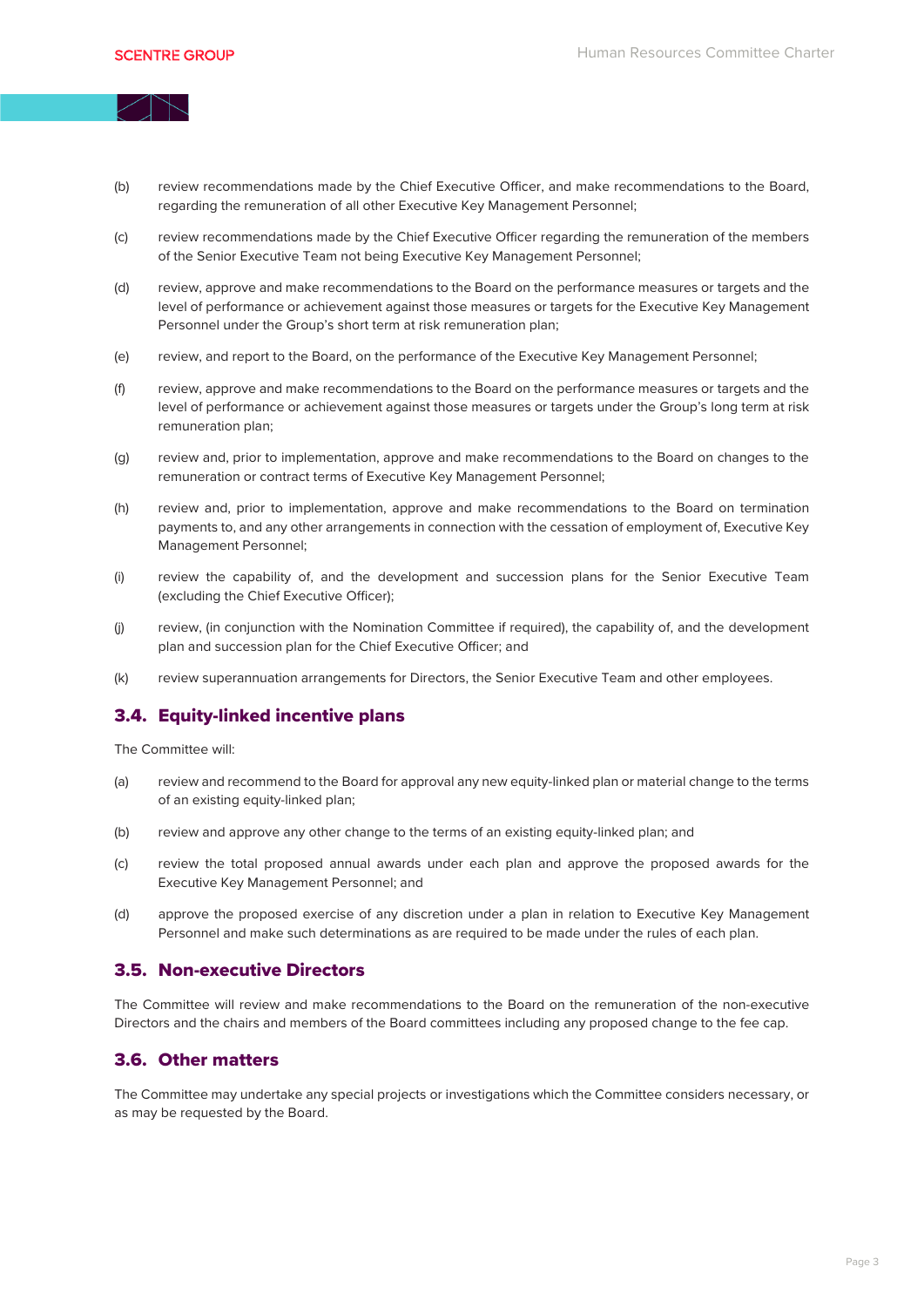### 4. Reporting to the Board

- (a) The Chair of the Committee (or a person nominated by the Chair of the Committee for that purpose) must report to the Board at its next meeting regarding all material matters relevant to the Committee's duties and responsibilities.
- (b) The Committee will refer to any other Board committee any matters that have come to the attention of the Committee that are relevant to that Board committee.

### 5. Meetings

#### 5.1. Proceedings

- (a) The Committee will meet at least three times a year or more frequently as required.
- (b) A quorum for a meeting of the Committee is two members. A duly convened meeting of the Committee at which a quorum is present is competent to exercise all or any of the authorities, powers or discretions vested in, or exercisable by, the Committee.
- (c) The Company Secretary will act as Secretary to the Committee, unless otherwise determined by the Committee.
- (d) The Secretary to the Committee or any member of the Committee may call a meeting of the Committee.
- (e) The dates, times and venues of each meeting of the Committee will be notified by the Secretary to all members as far in advance as possible.
- (f) Supporting papers for each meeting of the Committee will be distributed by the Secretary to all members of the Committee as far in advance as possible and where possible by the last working day of the week preceding the meeting.
- (g) Proceedings of the Committee will be governed by the provisions of the constitution of Scentre Group Limited, in so far as they may be applicable and not inconsistent with this Charter.
- (h) Only members of the Committee are entitled to vote on a resolution of the Committee and the Chair does not have a casting vote in addition to their deliberative vote. The Committee may pass resolutions without a meeting in the manner set out in the constitution of Scentre Group Limited.
- (i) Members of the Committee will not participate in discussions and will not vote on any issue in respect of which there is an actual or perceived conflict of interest.
- (j) Minutes of meetings of the Committee will, following preliminary approval by the Chair, be circulated to Committee members for confirmation. Copies of all minutes will be included in the papers for the next Board meeting.

#### 5.2. Attendance

- (a) Any director may attend meetings of the Committee.
- (b) The Committee may extend an invitation to any person to attend all or part of any meeting of the Committee which it considers appropriate. In particular, the Committee may meet with:
	- (i) external advisers;
	- (ii) any executive or other employee including any executive Director; or
	- (iii) the Chair of the Board or any other Director,